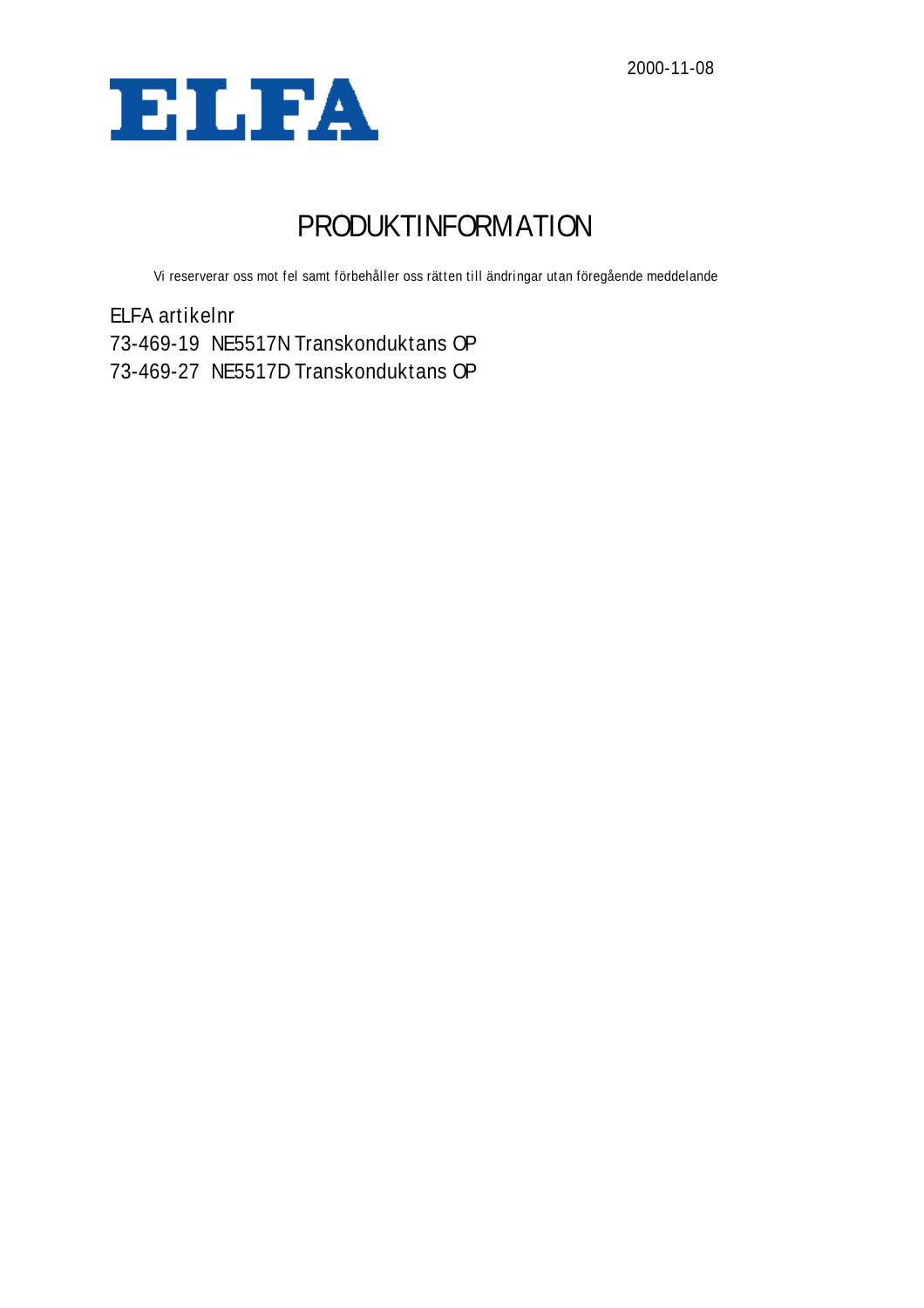### **DESCRIPTION**

The NE5517 contains two current-controlled transconductance amplifiers, each with a differential input and push-pull output. The NE5517 offers significant design and performance advantages over similar devices for all types of programmable gain applications. Circuit performance is enhanced through the use of linearizing diodes at the inputs which enable a 10dB signal-to-noise improvement referenced to 0.5% THD. The NE5517 is suited for a wide variety of industrial and consumer applications and is recommended as the preferred circuit in the Dolby\* HX (Headroom Extension) system.

Constant impedance buffers on the chip allow general use of the NE5517. These buffers are made of Darlington transistor and a biasing network which changes bias current in dependence of  $I_{ABC}$ .

Therefore, changes of output offset voltages are almost eliminated. This is an advantage of the NE5517 compared to LM13600. With the LM13600, a burst in the bias current  $I_{ABC}$  guides to an audible offset voltage change at the output. With the constant impedance buffers of the NE5517 this effect can be avoided and makes this circuit preferable for high quality audio applications.

### **FEATURES**

- Constant impedance buffers
- <sup>∆</sup>VBE of buffer is constant with amplifier IBIAS change
- Pin compatible with LM13600
- Excellent matching between amplifiers
- Linearizing diodes
- High output signal-to-noise ratio

### **PIN DESIGNATION**

## **PIN NO.** SYMBOL SYMBOL **NAME AND FUNCTION** 1 **IABC Amplifier bias input A**  $\blacksquare$ 2 D Diode bias A 3 +IN Non-inverting input A 4 **IN** Inverting input A  $V_{\text{O}}$  Output A 6 V- V- Negative supply 7 INBUFFER Buffer input A 8 VO<sub>BUFFER</sub> Buffer output A 9 VO<sub>BUFFER</sub> Buffer output B 10 INBUFFER Buffer input B 11 and 1 and 1 and 1 and 1 and 1 and 1 and 1 and 1 and 1 and 1 and 1 and 1 and 1 and 1 and 1 and 1 and 1 and 1 and 1 and 1 and 1 and 1 and 1 and 1 and 1 and 1 and 1 and 1 and 1 and 1 and 1 and 1 and 1 and 1 and 1 and 1 and 12 V<sub>O</sub> V<sub>O</sub> Output B 13 | Inverting input B 14 +IN Non-inverting input B 15 D D D D Diode bias B 16 **I**<sub>ABC</sub> I<sub>ABC</sub> Amplifier bias input B



### **APPLICATIONS**

- Multiplexers
- Timers
- Electronic music synthesizers
- Dolby<sup>™</sup> HX Systems
- Current-controlled amplifiers, filters
- Current-controlled oscillators, impedances

Dolby is a registered trademark of Dolby Laboratories Inc., San Francisco, Calif.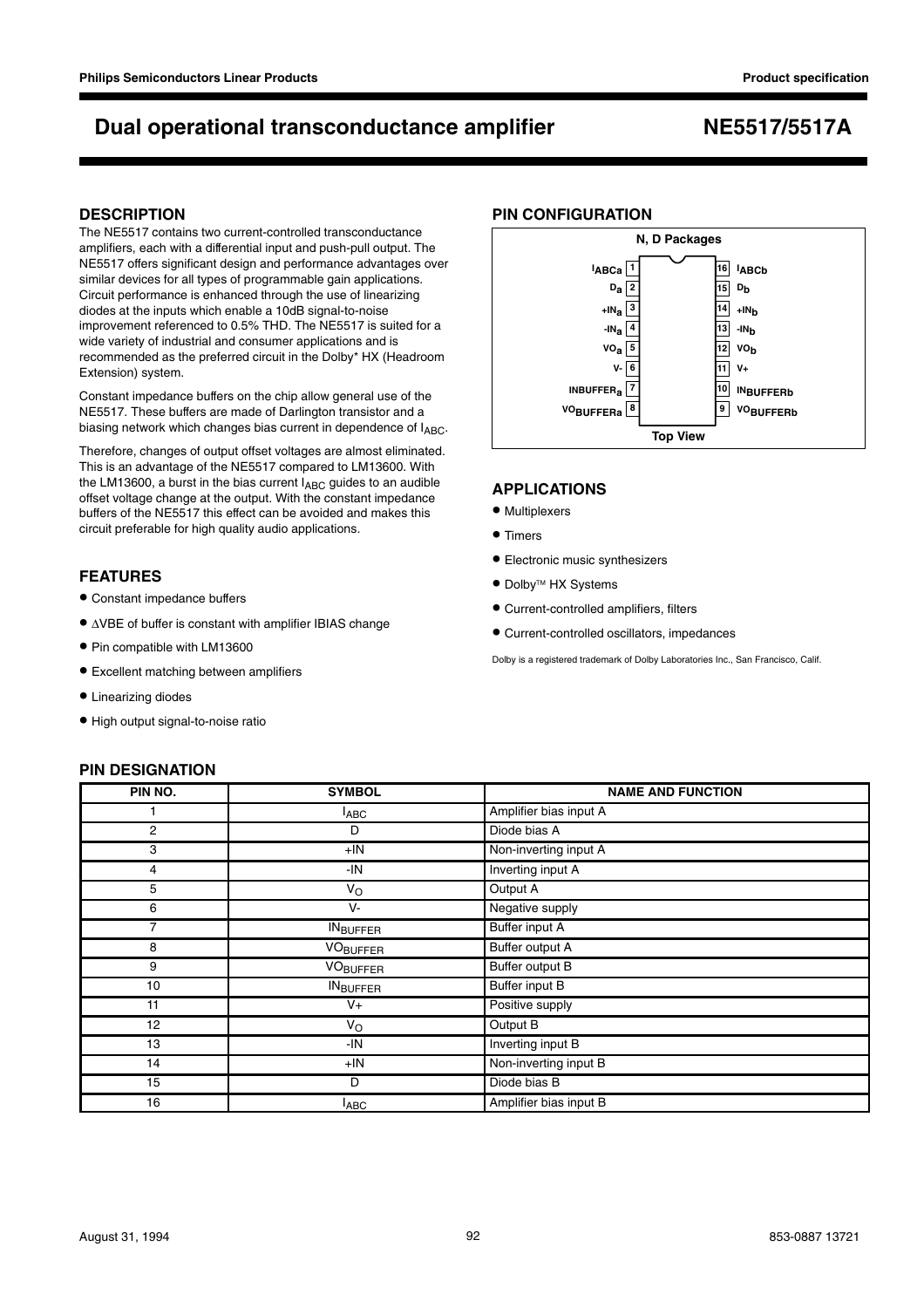## **CIRCUIT SCHEMATIC**

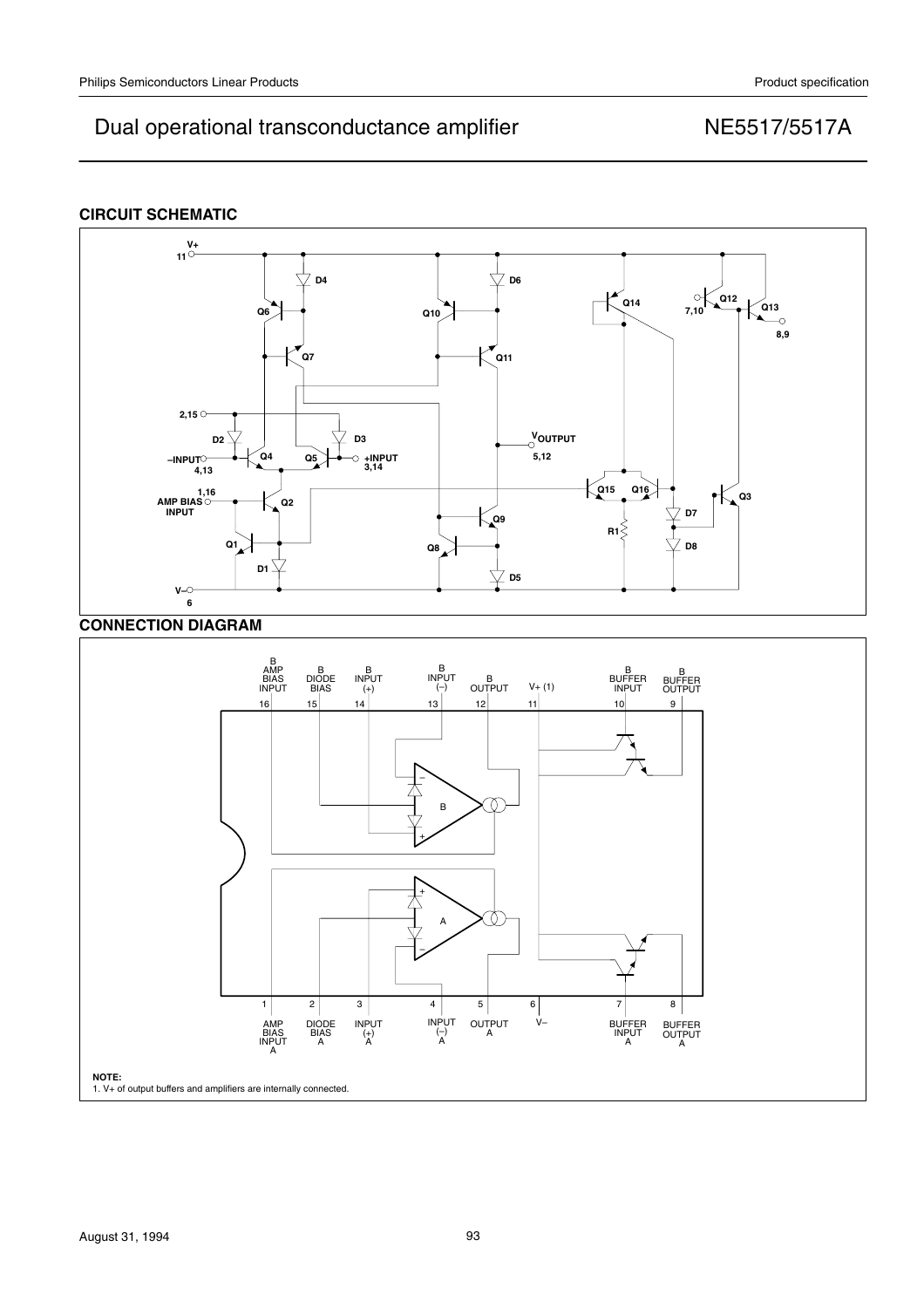## **ORDERING INFORMATION**

| <b>DESCRIPTION</b>                        | <b>TEMPERATURE RANGE</b> | <b>ORDER CODE</b> | DWG # |
|-------------------------------------------|--------------------------|-------------------|-------|
| 16-Pin Plastic Dual In-Line Package (DIP) | 0 to $+70^{\circ}$ C     | <b>NE5517N</b>    | 0406C |
| 16-Pin Plastic Dual In-Line Package (DIP) | 0 to +70°C               | <b>NE5517AN</b>   | 0406C |
| 16-Pin Small Outline (SO) Package         | 0 to $+70^{\circ}$ C     | <b>NE5517D</b>    | 0005D |

## **ABSOLUTE MAXIMUM RATINGS**

| <b>SYMBOL</b>     | <b>PARAMETER</b>                                                         | <b>RATING</b>                                         | <b>UNIT</b> |
|-------------------|--------------------------------------------------------------------------|-------------------------------------------------------|-------------|
| $V_S$             | Supply voltage <sup>1</sup>                                              |                                                       |             |
|                   | <b>NE5517</b>                                                            | 36 $V_{DC}$ or $\pm$ 18                               | v           |
|                   | <b>NE5517A</b>                                                           | 44 $V_{DC}$ or $\pm$ 22                               | v           |
| $P_D$             | Power dissipation,<br>$T_A = 25^\circ \text{C}$ (still air) <sup>2</sup> |                                                       |             |
|                   | NE5517N, NE5517AN                                                        | 1500                                                  | mW          |
|                   | <b>NE5517D</b>                                                           | 1125                                                  | mW          |
| $V_{IN}$          | Differential input voltage                                               | ±5                                                    | v           |
| I <sub>D</sub>    | Diode bias current                                                       | 2                                                     | mA          |
| $I_{ABC}$         | Amplifier bias current                                                   | $\overline{2}$                                        | mA          |
| $I_{SC}$          | Output short-circuit duration                                            | Indefinite                                            |             |
| <b>I</b> OUT      | Buffer output current <sup>3</sup>                                       | 20                                                    | mA          |
| $T_A$             | Operating temperature range                                              |                                                       |             |
|                   | NE5517N, NE5517AN                                                        | $0^{\circ}$ C to $+70^{\circ}$                        | $^{\circ}C$ |
| $V_{DC}$          | DC input voltage                                                         | $+V_S$ to $-V_S$                                      |             |
| T <sub>STG</sub>  | Storage temperature range                                                | -65 $\mathrm{^{\circ}C}$ to +150 $\mathrm{^{\circ}C}$ | $^{\circ}C$ |
| T <sub>SOLD</sub> | Lead soldering temperature (10sec max)                                   | 300                                                   | $^{\circ}C$ |
| NATEO.            |                                                                          |                                                       |             |

**NOTES:**

1. For selections to a supply voltage above ±22V, contact factory

2. The following derating factors should be applied above 25°C

N package at 12.0mW/°C

D package at 9.0mW/°C

3. Buffer output current should be limited so as to not exceed package dissipation.

## **DC ELECTRICAL CHARACTERISTICS1**

| <b>SYMBOL</b>    | <b>PARAMETER</b>          | <b>TEST CONDITIONS</b>                                                             | <b>NE5517</b> |          |        | <b>NE5517A</b>  |            |          |                |
|------------------|---------------------------|------------------------------------------------------------------------------------|---------------|----------|--------|-----------------|------------|----------|----------------|
|                  |                           |                                                                                    | Min           | Typ      | Max    | Min             | <b>Typ</b> | Max      | <b>UNIT</b>    |
|                  |                           |                                                                                    |               | 0.4      | 5      |                 | 0.4        | 2        | mV             |
| Vos              | Input offset voltage      | Over temperature range                                                             |               |          |        |                 |            | 5        | mV             |
|                  |                           | $I_{ABC}$ 5µA                                                                      |               | 0.3      | 5      |                 | 0.3        | 2        | mV             |
|                  | $\Delta V_{OS}/\Delta T$  | Avg. TC of input offset voltage                                                    |               | 7        |        |                 | 7          |          | µV/°C          |
|                  | $V_{OS}$ including diodes | Diode bias current $(I_D) = 500 \mu A$                                             |               | 0.5      | 5      |                 | 0.5        | 2        | mV             |
| Vos              | Input offset change       | $5\mu A \leq I_{ABC} \leq 500\mu A$                                                |               | 0.1      |        |                 | 0.1        | 3        | mV             |
| $I_{OS}$         | Input offset current      |                                                                                    |               | 0.1      | 0.6    |                 | 0.1        | 0.6      | μA             |
|                  | $\Delta I_{OS}/\Delta T$  | Avg. TC of input offset current                                                    |               | 0.001    |        |                 | 0.001      |          | uA/°C          |
| <b>I</b> BIAS    | Input bias current        | Over temperature range                                                             |               | 0.4      | 5<br>8 |                 | 0.4        | 5<br>7   | μA<br>μA       |
|                  | $\Delta I_R/\Delta T$     | Avg. TC of input current                                                           |               | 0.01     |        |                 | 0.01       |          | $\mu$ A/°C     |
| gм               | Forward transconductance  | Over temperature range                                                             | 6700<br>5400  | 9600     | 13000  | 7700<br>4000    | 9600       | 12000    | umho<br>umho   |
|                  | $g_M$ tracking            |                                                                                    |               | 0.3      |        |                 | 0.3        |          | dB             |
| $I_{\text{OUT}}$ | Peak output current       | $R_L = 0$ , $I_{ABC} = 5\mu A$<br>$R_L = 0$ , $I_{ABC} = 500 \mu A$<br>$R_L = 0$ , | 350<br>300    | 5<br>500 | 650    | 3<br>350<br>300 | 5<br>500   | 7<br>650 | μA<br>μA<br>μA |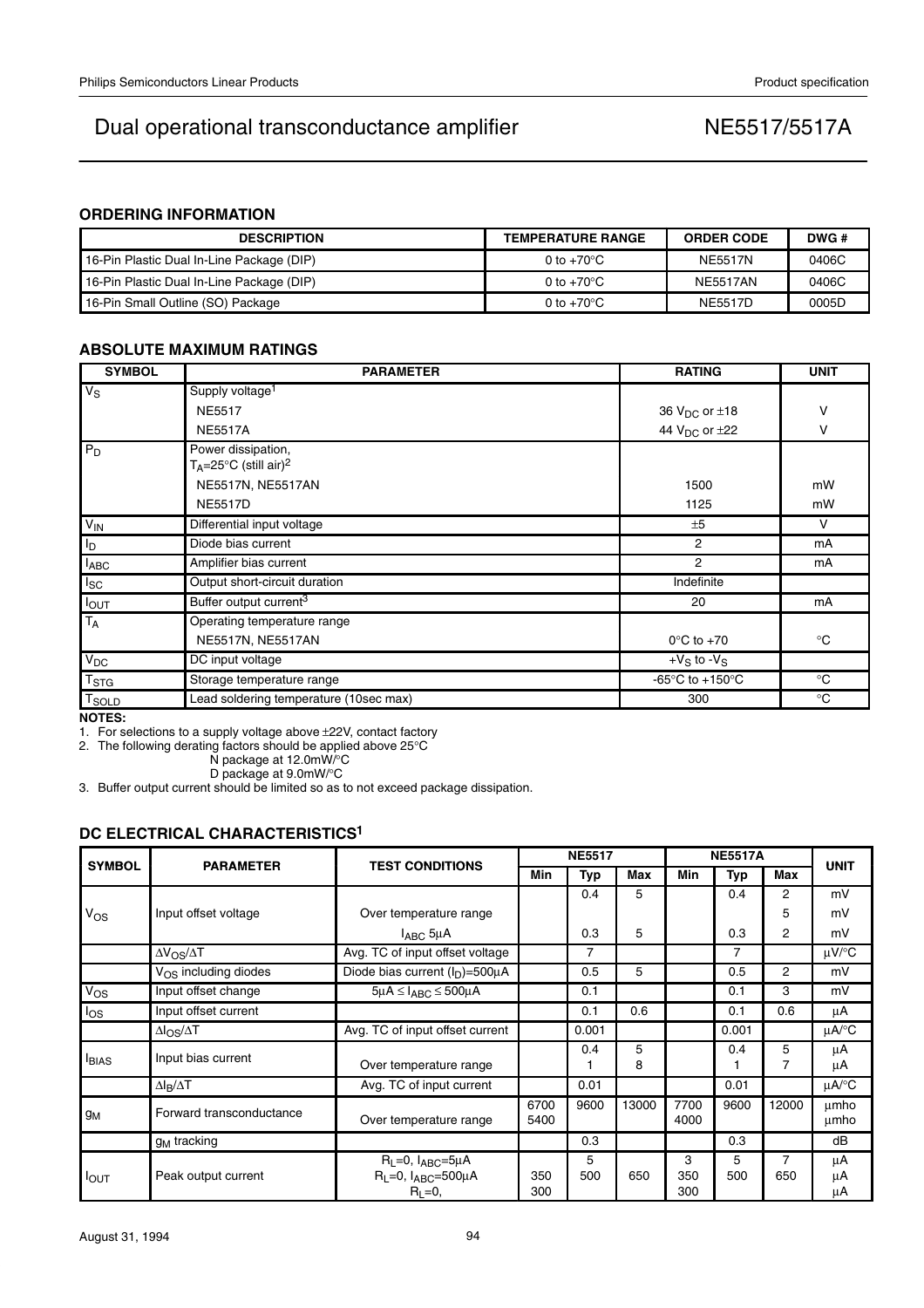| <b>SYMBOL</b>        | <b>PARAMETER</b>                | <b>TEST CONDITIONS</b>                                                                                                                    | <b>NE5517</b> |                |     | <b>NE5517A</b> |                |     | <b>UNIT</b> |
|----------------------|---------------------------------|-------------------------------------------------------------------------------------------------------------------------------------------|---------------|----------------|-----|----------------|----------------|-----|-------------|
|                      |                                 |                                                                                                                                           | Min           | <b>Typ</b>     | Max | Min            | <b>Typ</b>     | Max |             |
| <b>VOUT</b>          | Peak output voltage             |                                                                                                                                           |               |                |     |                |                |     |             |
|                      | Positive                        | $R_L = \infty$ , $5\mu$ A $\leq$ I <sub>ABC</sub> $\leq$ 500 $\mu$ A                                                                      | $+12$         | $+14.2$        |     | $+12$          | $+14.2$        |     | $\vee$      |
|                      | Negative                        | $R_L = \infty$ , $5\mu$ A $\leq$ I <sub>ABC</sub> $\leq$ 500 $\mu$ A                                                                      | $-12$         | $-14.4$        |     | $-12$          | $-14.4$        |     | $\vee$      |
| $I_{\rm CC}$         | Supply current                  | $I_{ABC} = 500 \mu A$ , both channels                                                                                                     |               | 2.6            | 4   |                | 2.6            | 4   | mA          |
|                      | V <sub>OS</sub> sensitivity     |                                                                                                                                           |               |                |     |                |                |     |             |
|                      | Positive                        | $\Delta$ V <sub>OS</sub> / $\Delta$ V+                                                                                                    |               | 20             | 150 |                | 20             | 150 | $\mu$ V/V   |
|                      | Negative                        | $\Delta$ V <sub>OS</sub> / $\Delta$ V-                                                                                                    |               | 20             | 150 |                | 20             | 150 | $\mu$ V/V   |
| <b>CMRR</b>          | Common-mode rejection<br>ration |                                                                                                                                           | 80            | 110            |     | 80             | 110            |     | dB          |
|                      | Common-mode range               |                                                                                                                                           | ±12           | ±13.5          |     | ±12            | ±13.5          |     | $\vee$      |
|                      | Crosstalk                       | Referred to input <sup>2</sup><br>20Hz <f<20khz< td=""><td></td><td>100</td><td></td><td></td><td>100</td><td></td><td>dB</td></f<20khz<> |               | 100            |     |                | 100            |     | dB          |
| $I_{IN}$             | Differential input current      | $I_{ABC} = 0$ , input= $\pm 4V$                                                                                                           |               | 0.02           | 100 |                | 0.02           | 10  | nA          |
|                      | Leakage current                 | $I_{ABC}=0$ (Refer to test circuit)                                                                                                       |               | 0.2            | 100 |                | 0.2            | 5   | nA          |
| $R_{\rm IN}$         | Input resistance                |                                                                                                                                           | 10            | 26             |     | 10             | 26             |     | $k\Omega$   |
| $B_{\underline{W}}$  | Open-loop bandwidth             |                                                                                                                                           |               | $\overline{2}$ |     |                | $\overline{2}$ |     | <b>MHz</b>  |
| <b>SR</b>            | Slew rate                       | Unity gain compensated                                                                                                                    |               | 50             |     |                | 50             |     | $V/\mu s$   |
| <b>INBUFFER</b>      | Buff. input current             | 5                                                                                                                                         |               | 0.4            | 5   |                | 0.4            | 5   | μA          |
| VO-<br><b>BUFFER</b> | Peak buffer output voltage      | 5                                                                                                                                         | 10            |                |     | 10             |                |     | $\vee$      |
|                      | $\Delta V_{BF}$ of buffer       | Refer to Buffer $V_{BE}$ test <sup>3</sup><br>circuit                                                                                     |               | 0.5            | 5   |                | 0.5            | 5   | mV          |

## **DC ELECTRICAL CHARACTERISTICS<sup>1</sup> (continued)**

**NOTES:**

1. These specifications apply for V<sub>S</sub>=±15V, T<sub>A</sub>=25°C, amplifier bias current (I<sub>ABC</sub>)=500μA, Pins 2 and 15 open unless otherwise specified. The inputs to the buffers are grounded and outputs are open.

2. These specifications apply for V<sub>S</sub>=±15V, I<sub>ABC</sub>=500μA, R<sub>OUT</sub>=5kΩ connected from the buffer output to -V<sub>S</sub> and the input of the buffer is<br>connected to the transconductance amplifier output.

3. V<sub>S</sub>=±15, R<sub>OUT</sub>=5kΩ connected from Buffer output to -V<sub>S</sub> and 5μA ≤I<sub>ABC</sub> ≤500μA.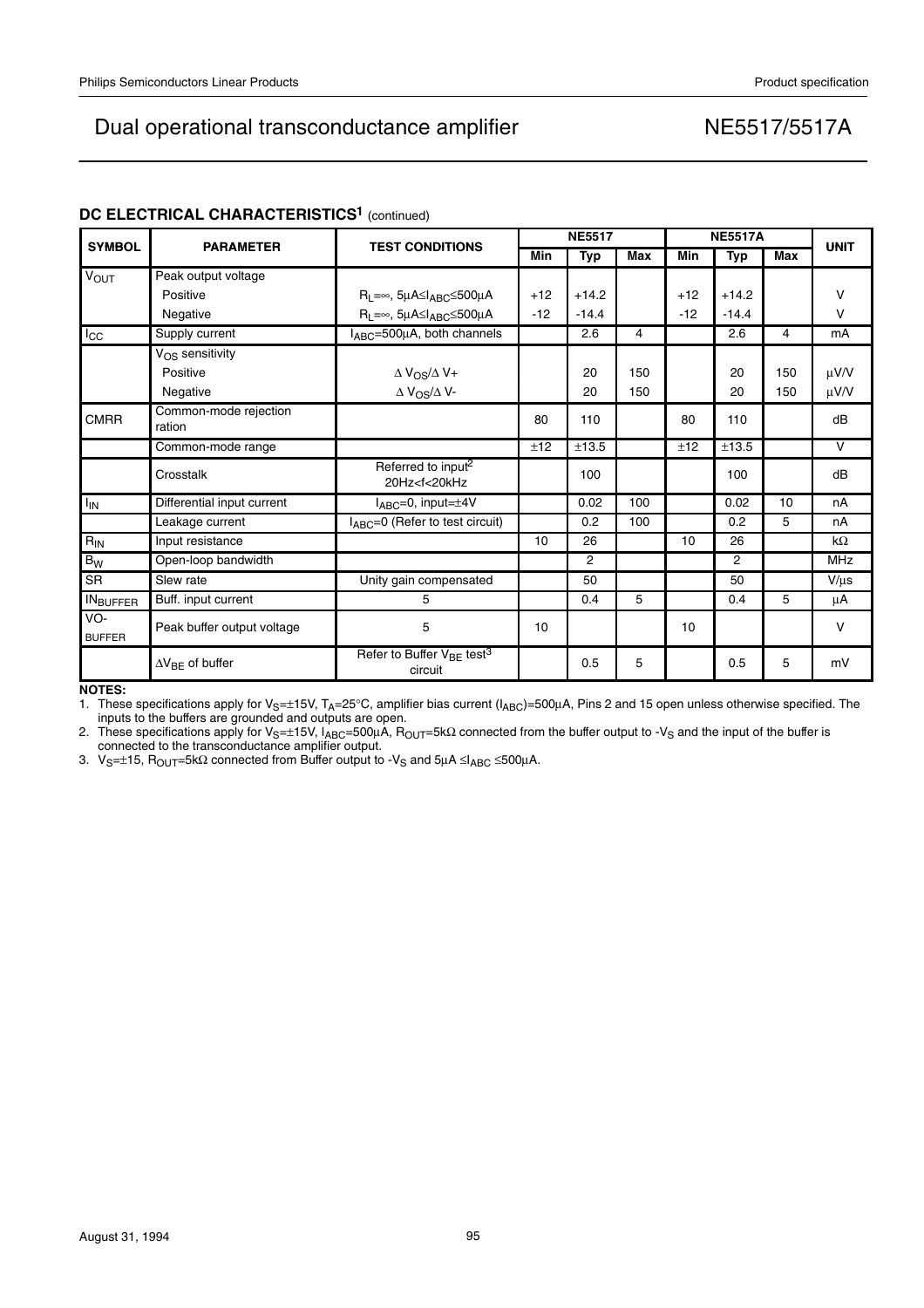## **TYPICAL PERFORMANCE CHARACTERISTICS**

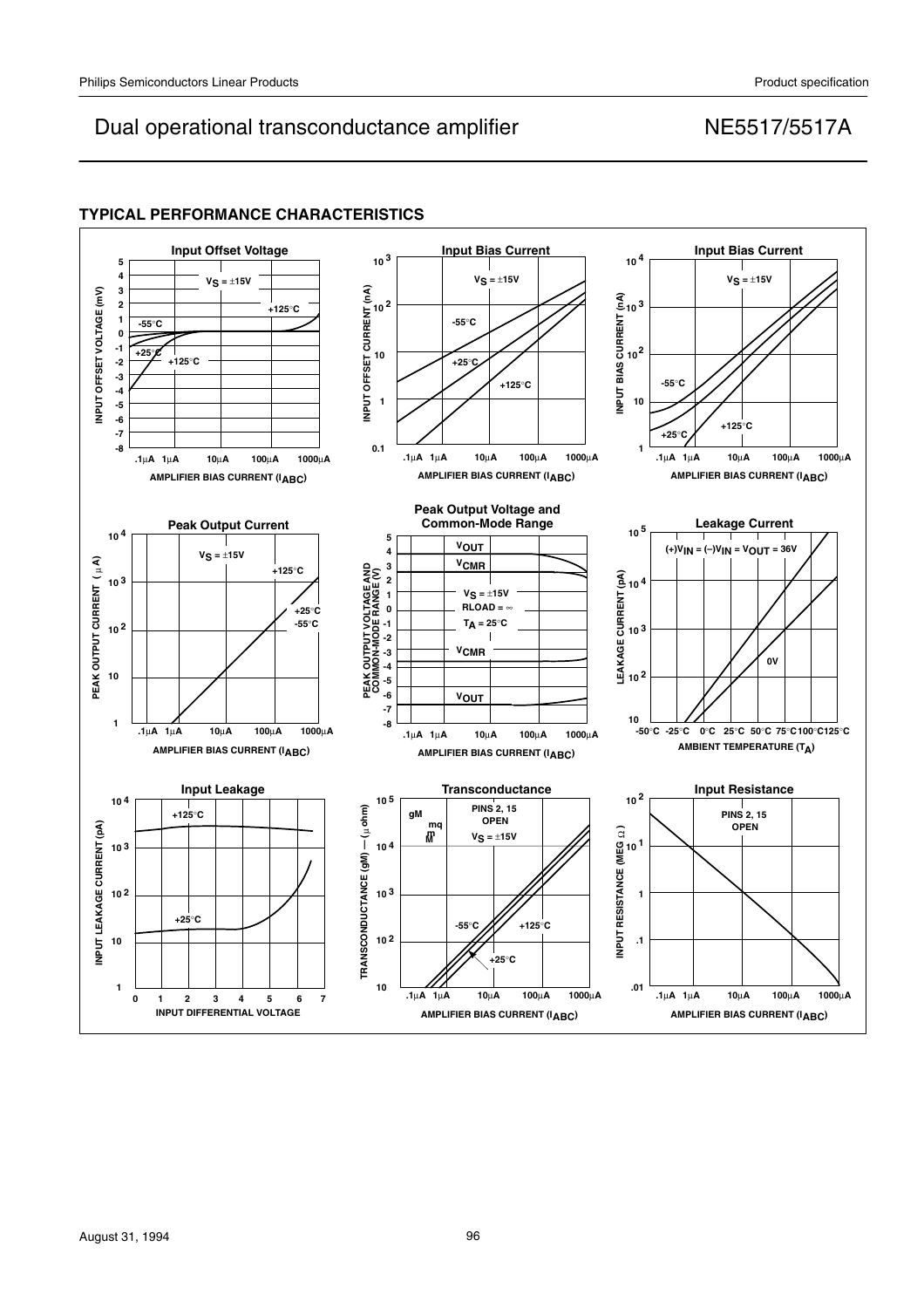

## **TYPICAL PERFORMANCE CHARACTERISTICS** (Continued)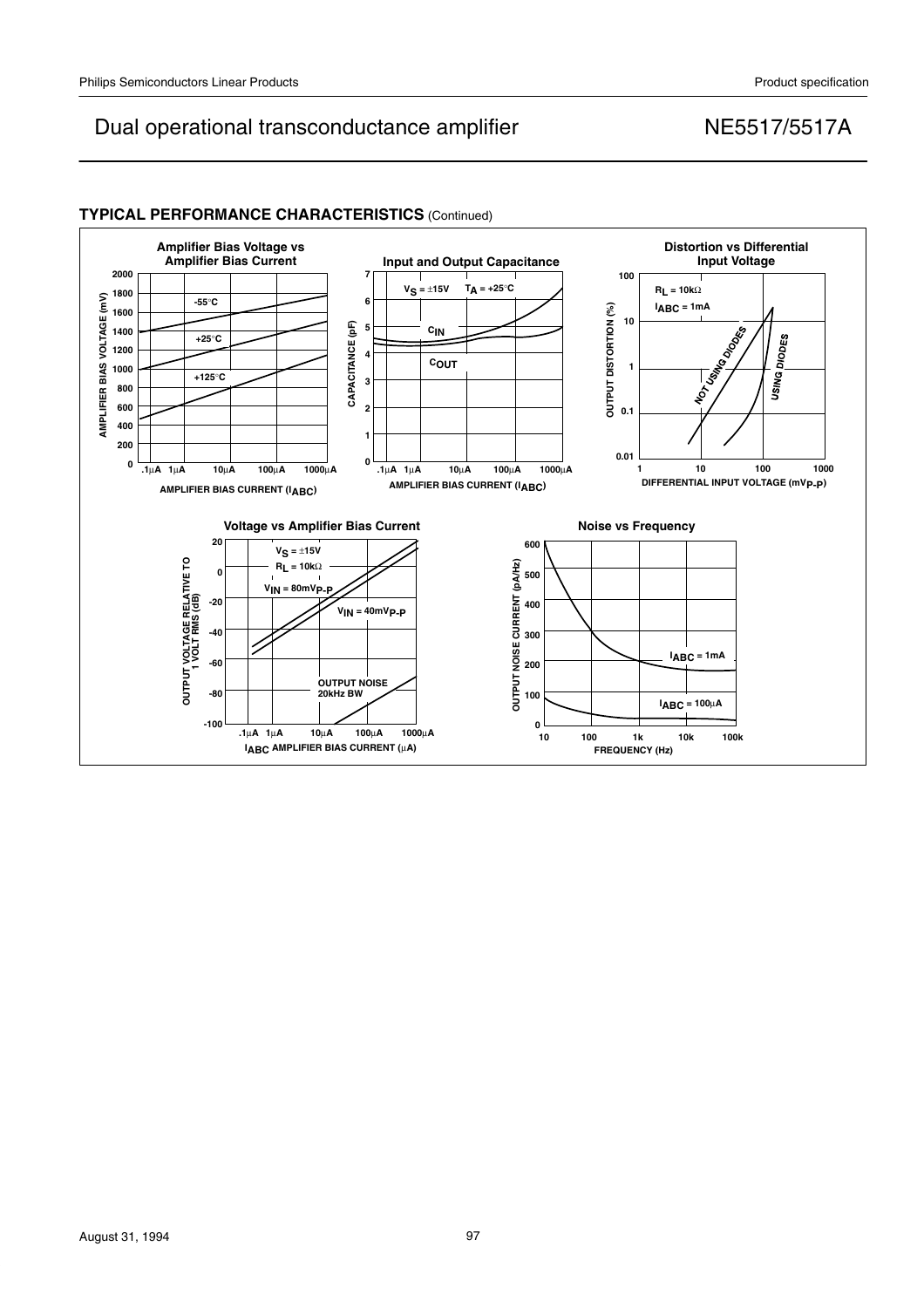## **TYPICAL PERFORMANCE CHARACTERISTICS** (Continued)



### **APPLICATIONS**



### **CIRCUIT DESCRIPTION**

The circuit schematic diagram of one-half of the NE5517, a dual operational transconductance amplifier with linearizing diodes and impedance buffers, is shown in Figure 1.

### **1. Transconductance Amplifier**

The transistor pair,  $Q_4$  and  $Q_5$ , forms a transconductance stage. The ratio of their collector currents ( $I_4$  and  $I_5$ , respectively) is defined by the differential input voltage,  $\mathsf{V}_{\mathsf{IN}}$ , which is shown in equation 1.

$$
V_{IN} = \frac{KT}{q} \ln \frac{I_5}{I_4}
$$
 (1)

Where  $V_{IN}$  is the difference of the two input voltages

KT  $\cong$  26mV at room temperature (300°k).

Transistors  $Q_1$ ,  $Q_2$  and diode  $D_1$  form a current mirror which focuses the sum of current  $I_4$  and  $I_5$  to be equal to amplifier bias current  $I_B$ :

$$
I_4 + I_5 = I_B \tag{2}
$$

If  $V_{\text{IN}}$  is small, the ratio of  $I_5$  and  $I_4$  will approach unity and the Taylor series of In function can be approximated as

$$
\frac{KT}{q} \ln \frac{I_5}{I_4} \approx \frac{KT}{q} \frac{I_5 - I_4}{I_4} \tag{3}
$$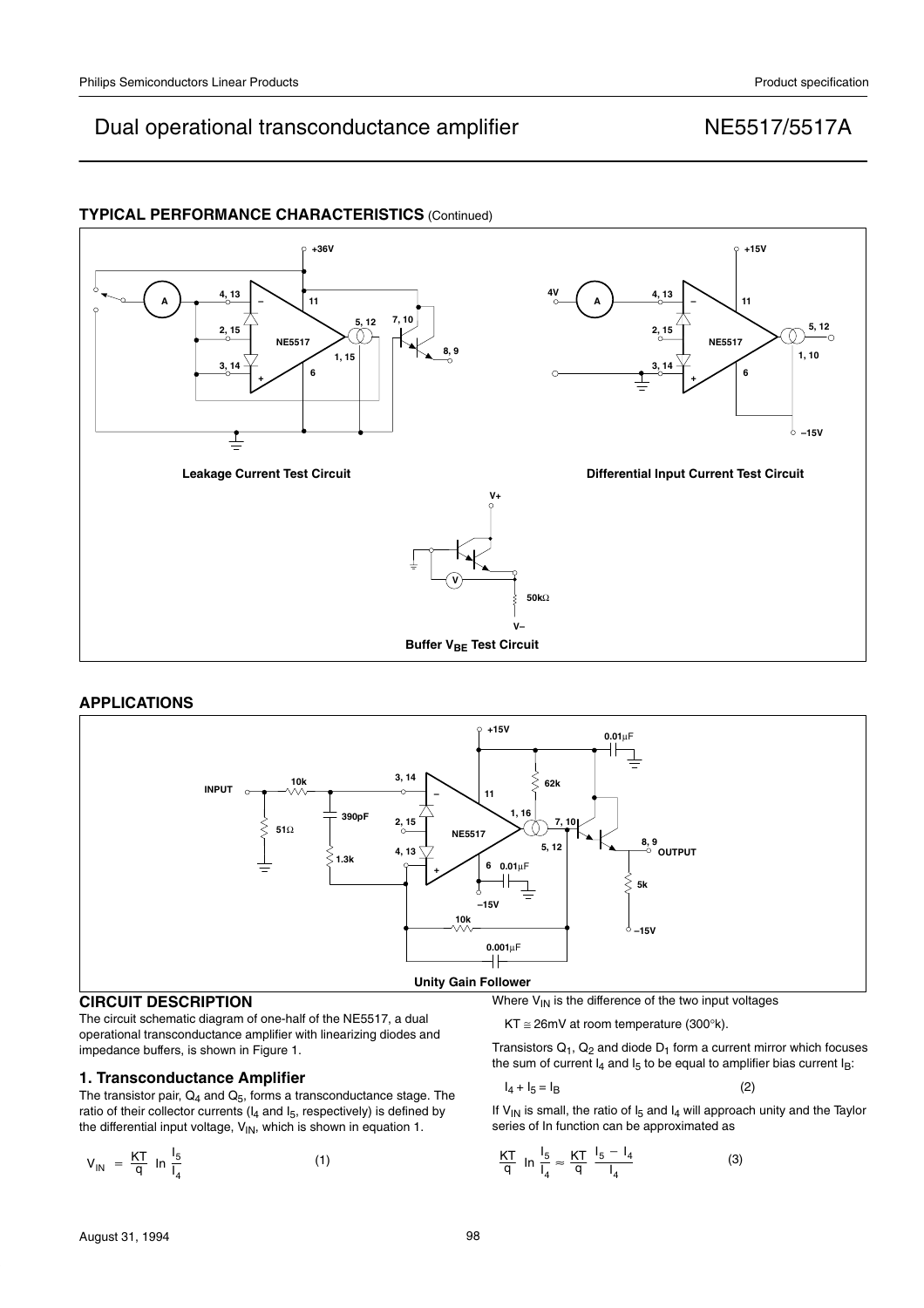and  $I_4 \approx I_5 \approx I_B$ 

$$
\frac{KT}{q} \ln \frac{I_5}{I_4} \approx \frac{KT}{q} \frac{I_5 - I_4}{1 2I_B} = \frac{2KT}{q} \frac{I_5 - I_4}{I_B} = V_{1N}^{(4)}
$$

$$
I_5 - I_4 = V_{1N} \frac{I_B}{2KT}
$$

The remaining transistors ( $Q_6$  to  $Q_{11}$ ) and diodes ( $D_4$  to  $D_6$ ) form three current mirrors that produce an output current equal to  $I_5$  minus  $I_4$ . Thus:

$$
V_{IN} I_B \frac{q}{2KT} = I_O
$$
 (5)  
The term  $\frac{I_B^q}{2KT}$  is then the transconductance

 $\overline{\mathsf{2KT}}$  is then the transconductance

of the amplifier and is proportional to  $I_B$ .

#### **2. Linearizing Diodes**

For  $V_{IN}$  greater than a few millivolts, equation 3 becomes invalid and the transconductance increases non-linearly. Figure 2 shows how the internal diodes can linearize the transfer function of the operational amplifier. Assume  $D_2$  and  $D_3$  are biased with current sources and the input signal current is  $I_S$ . Since

 $I_4 + I_5 = I_B$  and  $I_5 - I_4 = I_0$ , that is:

 $I_4 = (I_B - I_0), I_5 = (I_B + I_0)$ 

For the diodes and the input transistors that have identical geometries and are subject to similar voltages and temperatures, the following equation is true:

$$
\frac{T}{q} \ln \frac{\frac{I_D}{2} - I_S}{\frac{I_D}{2} - I_S} = \frac{KT}{q} \ln \frac{1 \ 2(I_B - I_O)}{1 \ 2(I_B - I_O)}
$$
(6)

$$
I_{\text{O}} = I_{\text{S}} \frac{2^{1}B}{I_{\text{D}}}
$$
 for  $|I_{\text{S}}| = \frac{I_{\text{D}}}{2}$ 

The only limitation is that the signal current should not exceed  $I_D$ .

#### **3. Impedance Buffer**

The upper limit of transconductance is defined by the maximum value of  $I_B$  (2mA). The lowest value of  $I_B$  for which the amplifier will function therefore determines the overall dynamic range. At low values of  $I<sub>B</sub>$ , a buffer with very low input bias current is desired. A Darlington amplifier with constant-current source  $(Q_{14}, Q_{15}, Q_{16}, D_7, Q_{16})$  $D_8$ , and  $R_1$ ) suits the need.

### **APPLICATIONS**

#### **Voltage-Controlled Amplifier**

In Figure 3, the voltage divider  $R_2$ ,  $R_3$  divides the input-voltage into small values (mV range) so the amplifier operates in a linear manner.

It is:

$$
I_{OUT} = -V_{IN} \frac{R_3}{R_2 - R_3}
$$
gM;

$$
V_{OUT} = I_{OUT} \quad R_L;
$$

$$
A = \frac{V_{OUT}}{V_{IN}} = \frac{R_3}{R_2 - R_3} \quad \text{gM} \quad R_L
$$

(3)  $g_M = 19.2$   $I_{ABC}$ 

( $g_M$  in µmhos for  $I_{ABC}$  in mA)

Since  $g_M$  is directly proportional to  $I_{ABC}$ , the amplification is controlled by the voltage  $V_C$  in a simple way.

When  $V_C$  is taken relative to - $V_{CC}$  the following formula is valid:

$$
I_{ABC} = \frac{(V_C - 1.2V)}{R_1}
$$

The 1.2V is the voltage across two base-emitter baths in the current mirrors. This circuit is the base for many applications of the NE5517.

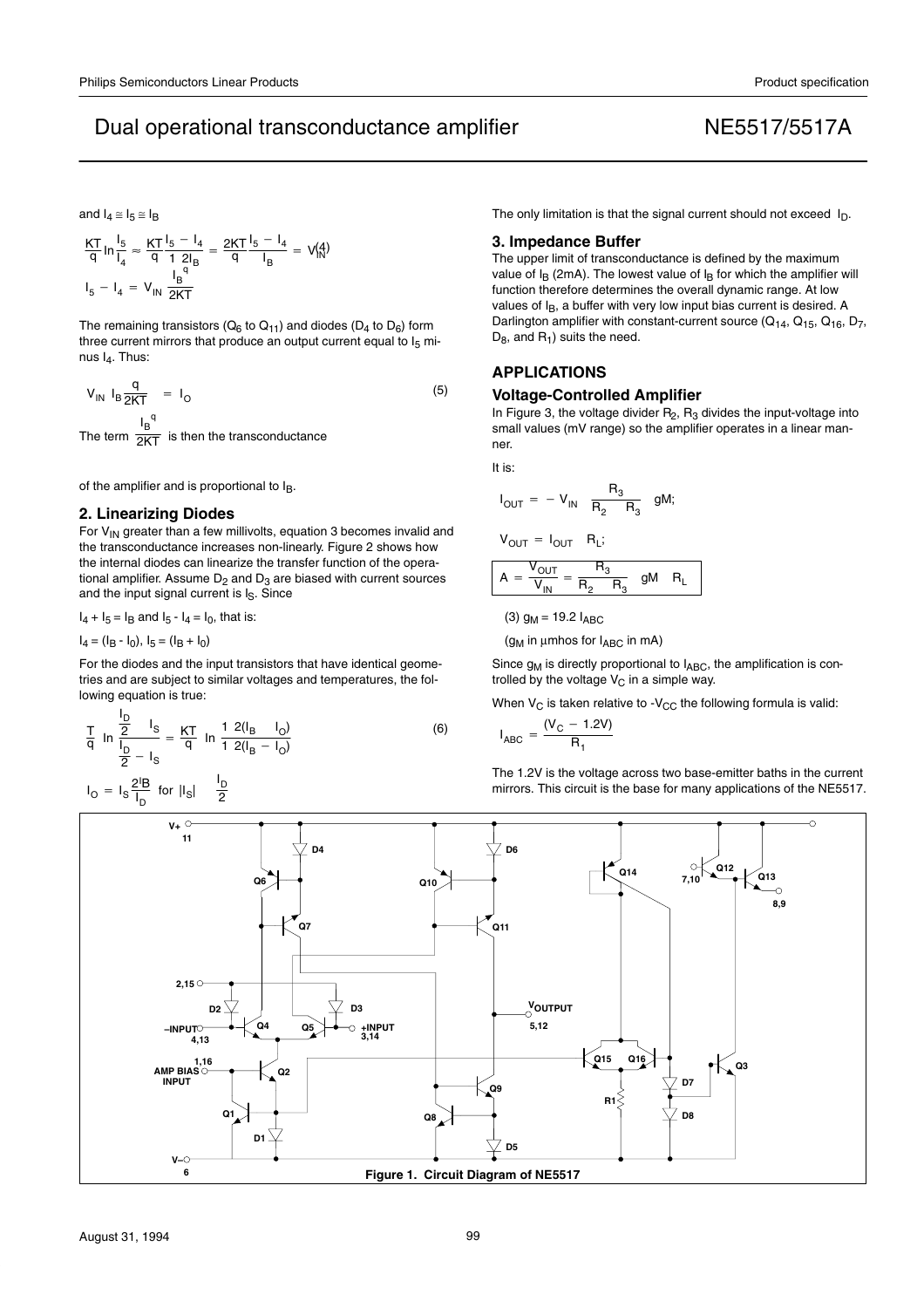

### **Stereo Amplifier With Gain Control**

Figure 4 shows a stereo amplifier with variable gain via a control input. Excellent tracking of typical 0.3dB is easy to achieve. With the potentiometer, R<sub>P</sub>, the offset can be adjusted. For AC-coupled amplifiers, the potentiometer may be replaced with two  $510\Omega$  resistors.

#### **Modulators**

Because the transconductance of an OTA (Operational Transconductance Amplifier) is directly proportional to  $I_{ABC}$ , the amplification of a signal can be controlled easily. The output current is the product from transconductance×input voltage. The circuit is effective up to approximately 200kHz. Modulation of 99% is easy to achieve.

### **Voltage-Controlled Resistor (VCR)**

Because an OTA is capable of producing an output current proportional to the input voltage, a voltage variable resistor can be made. Figure 6 shows how this is done. A voltage presented at the  $R_X$ terminals forces a voltage at the input. This voltage is multiplied by  $g_M$  and thereby forces a current through the  $R_X$  terminals:

where  $g_M$  is approximately 19.21  $\mu$ MHOs at room temperature. Figure 7 shows a Voltage Controlled Resistor using linearizing diodes. This improves the noise performance of the resistor.

### **Voltage-Controlled Filters**

Figure 8 shows a Voltage Controlled Low-Pass Filter. The circuit is a unity gain buffer until  $X_{C}$ /g<sub>M</sub> is equal to R/R<sub>A</sub>. Then, the frequency response rolls off at a 6dB per octave with the -3dB point being defined by the given equations. Operating in the same manner, a Voltage Controlled High-Pass Filter is shown in Figure 9. Higher order filters can be made using additional amplifiers as shown in Figures 10 and 11.

### **Voltage-Controlled Oscillators**

Figure 12 shows a voltage-controlled triangle-square wave generator. With the indicated values a range from 2Hz to 200kHz is possible by varying  $I_{ABC}$  from 1mA to 10 $\mu$ A.

The output amplitude is determined by

 $I_{OUT} \times R_{OUT}$ 

Please notice the differential input voltage is not allowed to be above 5V.

With a slight modification of this circuit you can get the sawtooth pulse generator, as shown in Figure 13.

### **APPLICATION HINTS**

To hold the transconductance  $g_M$  within the linear range,  $I_{ABC}$ should be chosen not greater than 1mA. The current mirror ratio should be as accurate as possible over the entire current range. A current mirror with only two transistors is not recommended. A suitable current mirror can be built with a PNP transistor array which causes excellent matching and thermal coupling among the transistors. The output current range of the DAC normally reaches from 0 to -2mA. In this application, however, the current range is set through  $R_{REF}$  (10kΩ) to 0 to -1mA.

$$
I_{\text{DACMAX}} = 2 \quad \frac{V_{\text{REF}}}{R_{\text{REF}}} = 2 \quad \frac{5V}{10k} = 1 \text{mA}
$$

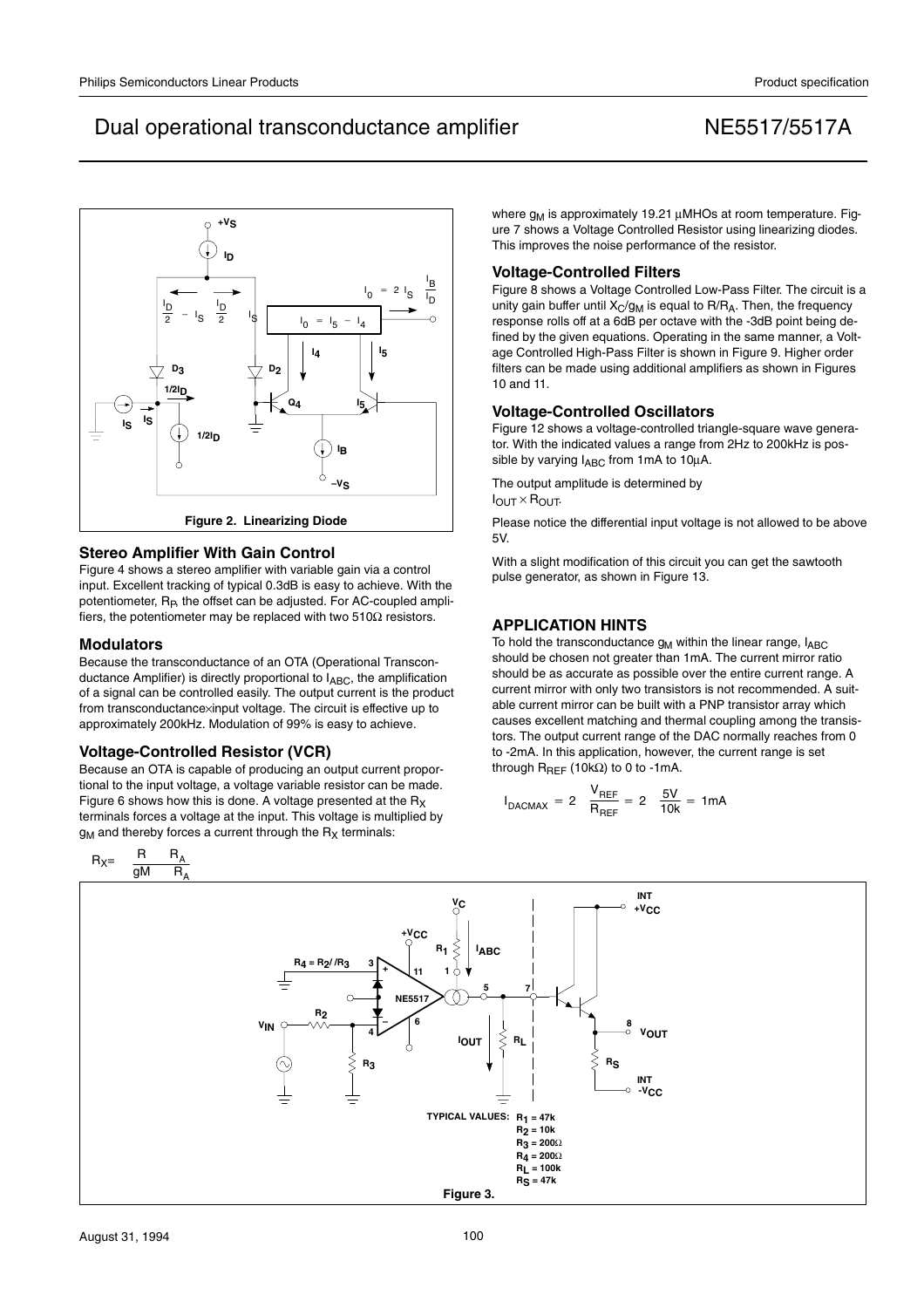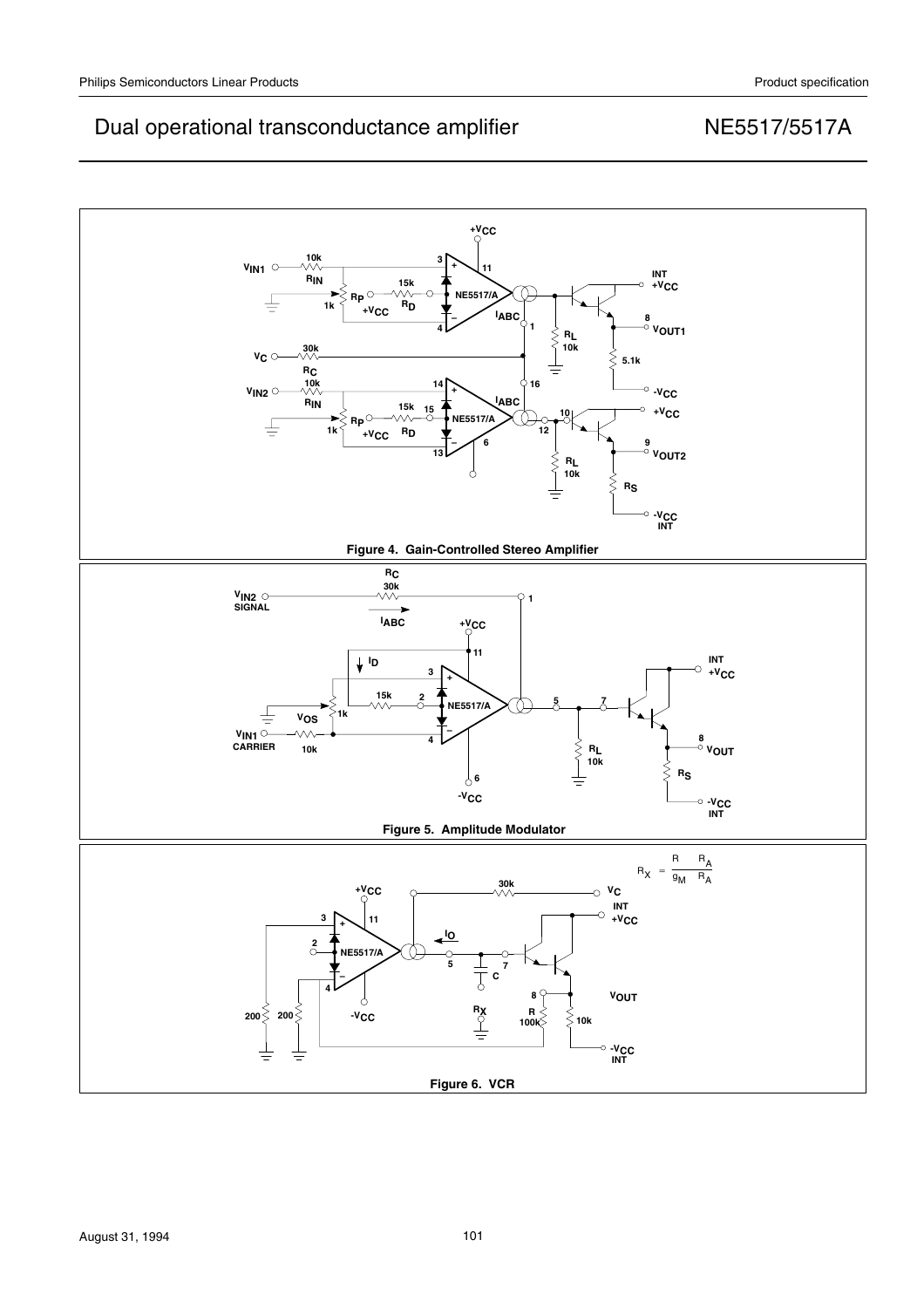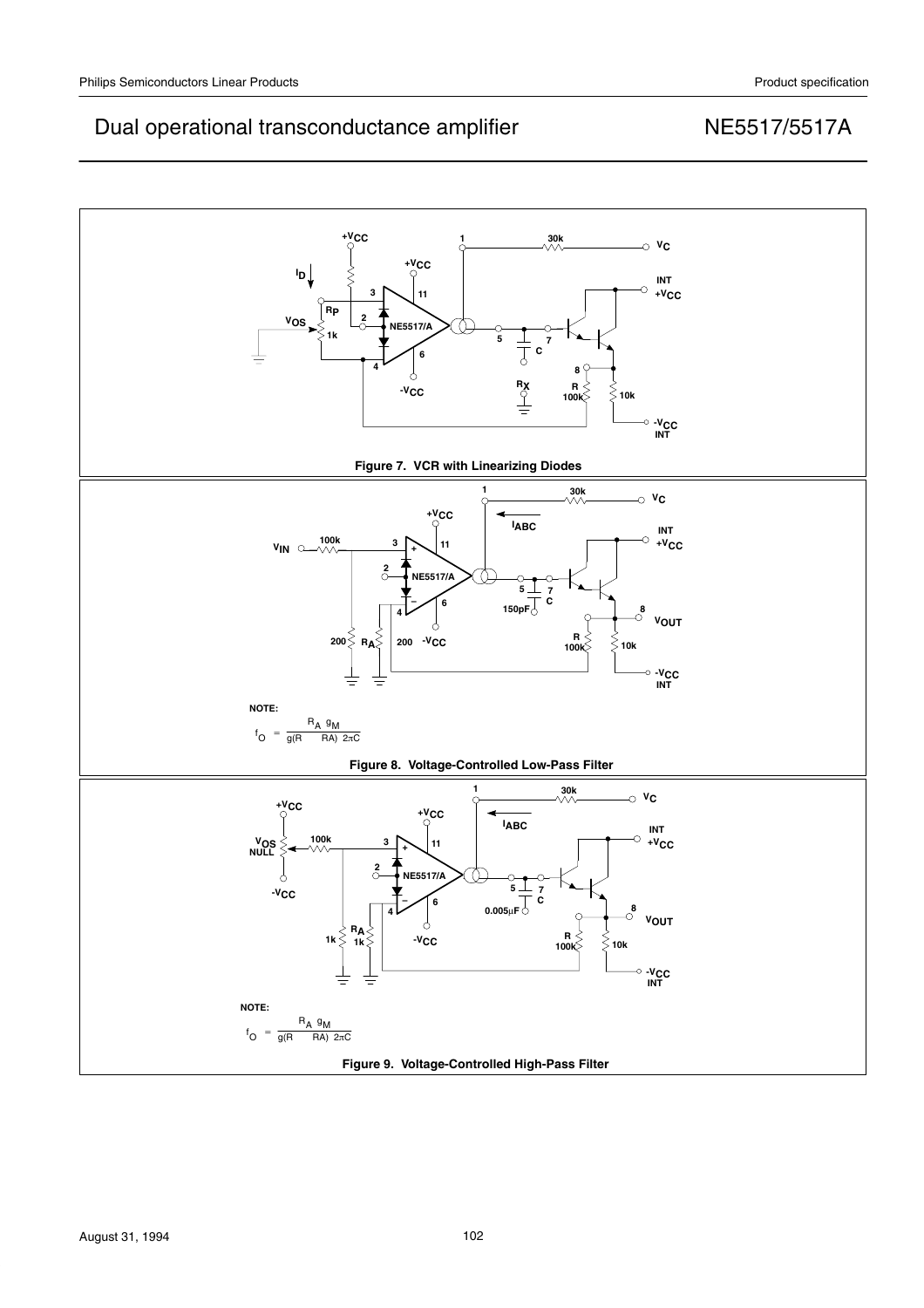